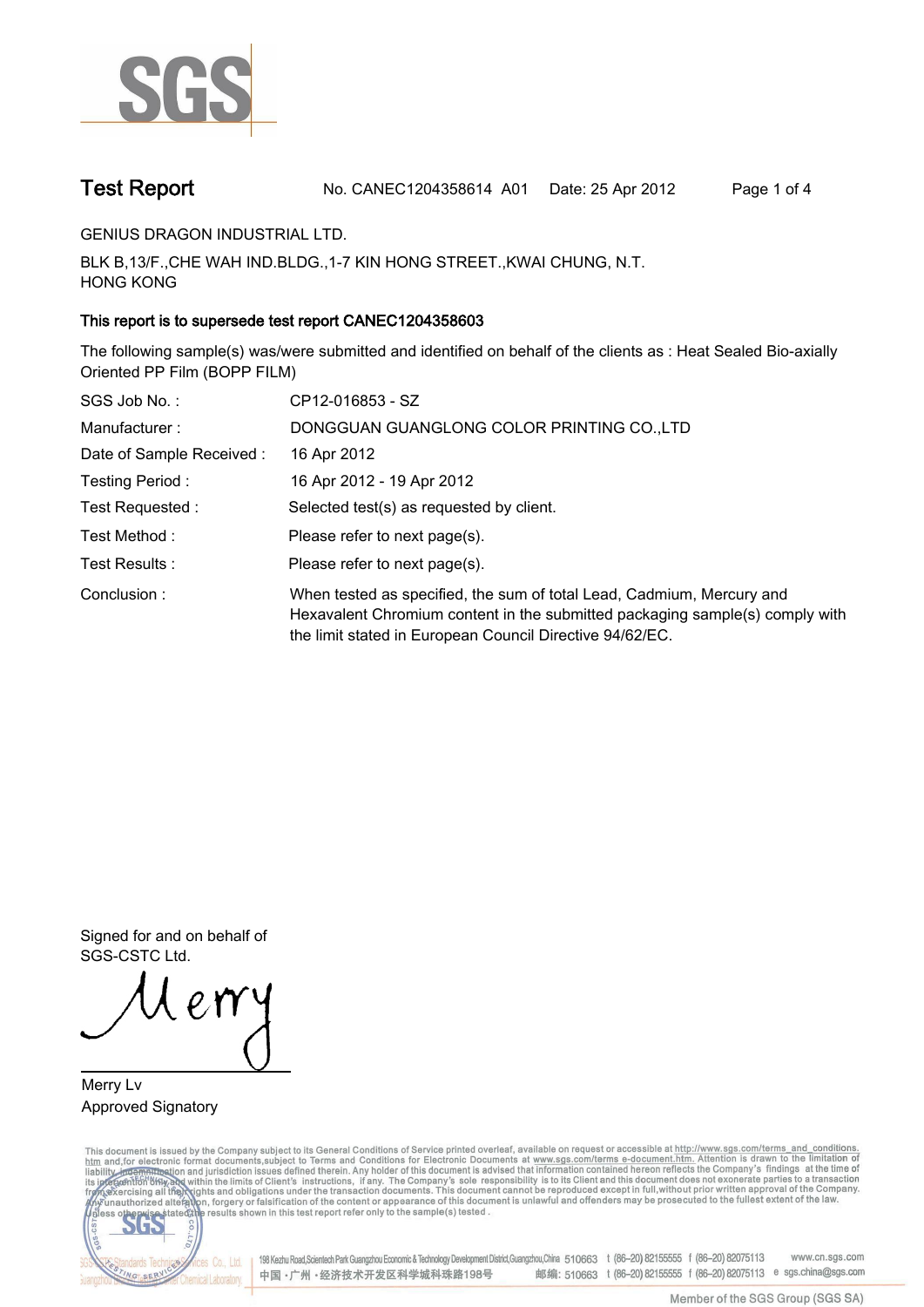

**Test Report. No. CANEC1204358614 A01 Date: 25 Apr 2012. Page 2 of 4.**

**Test Results :.**

**Test Part Description :.**

| Specimen No. | SGS Sample ID    | <b>Description</b> |  |
|--------------|------------------|--------------------|--|
|              | CAN12-043586.001 | Transparent film   |  |

NG SER

Chemical Laboratory.

**Remarks :.(1) 1 mg/kg = 1 ppm = 0.0001%.**

**(2) MDL = Method Detection Limit.**

**(3) ND = Not Detected ( < MDL ).**

**(4) "-" = Not Regulated.**

### **European Directive 94/62/EC – Total Lead, Cadmium, Mercury and Hexavalent Chromium Content.**

**Test Method :. With reference to GZTC CHEM-TOP-174-01. Analysis of Cadmium, Lead, Mercury were performed by ICP-OES. Analysis of Hexavalent Chromium (Cr(VI)) was performed by UV-Vis.**

| Test Item(s)                 | Limit | <u>Unit</u> | <b>MDL</b> | <u>001</u> |
|------------------------------|-------|-------------|------------|------------|
| Cadmium (Cd)                 | -     | mg/kg       | 5          | ND         |
| Lead (Pb)                    | -     | mg/kg       | 5          | ND         |
| Hexavalent Chromium (CrVI)   | -     | mg/kg       | 5          | ND         |
| Mercury (Hg)                 | -     | mg/kg       | 5          | ND         |
| Total (Pb + Cd + Cr VI + Hg) | 100   | mg/kg       | -          | ND         |

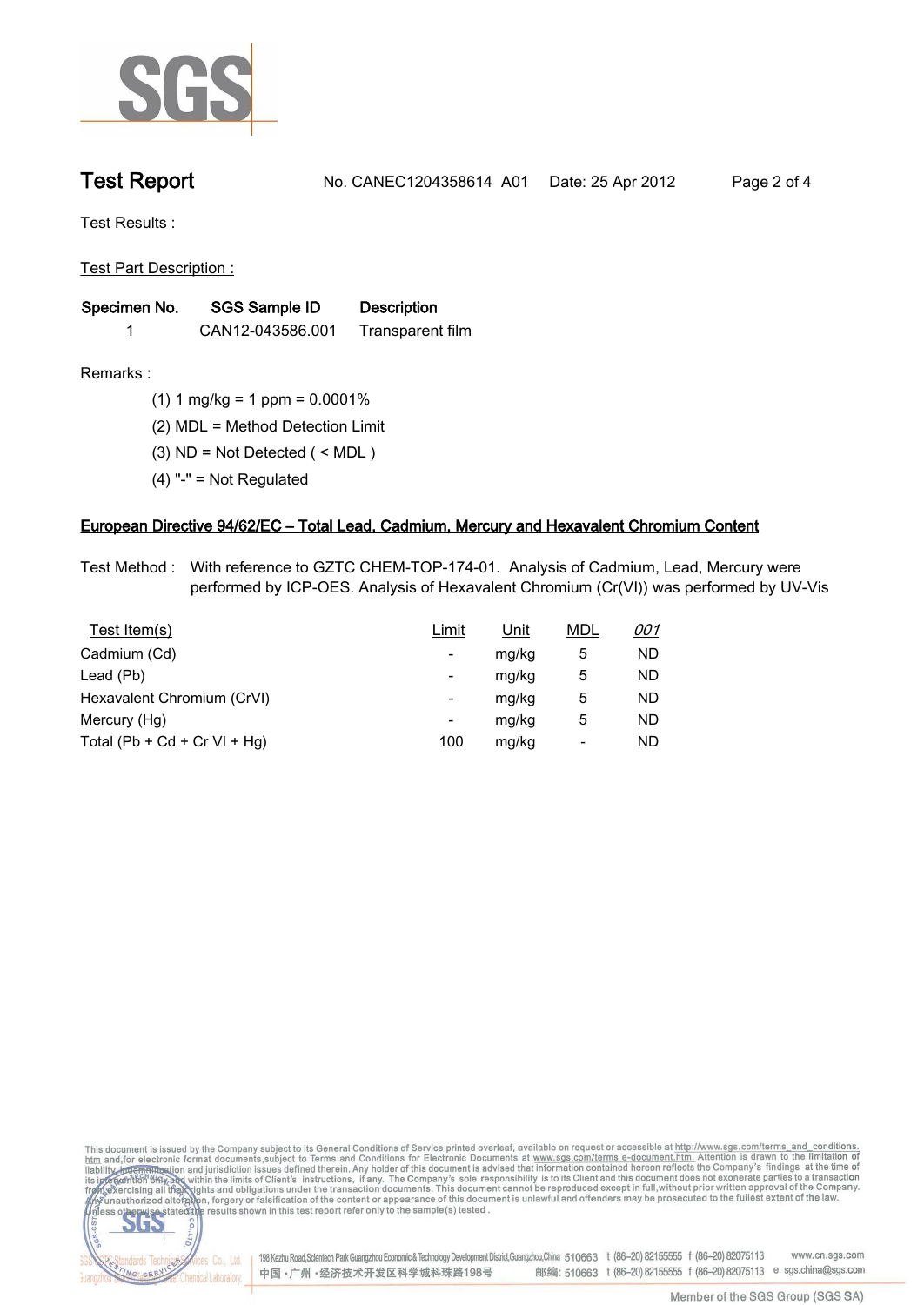

NG SER

**Chemical Laboratory.** 

**Test Report. No. CANEC1204358614 A01 Date: 25 Apr 2012. Page 3 of 4.**

# **ATTACHMENTS Pb/Cd/Hg/Cr6+ Testing Flow Chart**

**1)** Name of the person who made testing: Bella Wang

2) Name of the person in charge of testing: Adams Yu